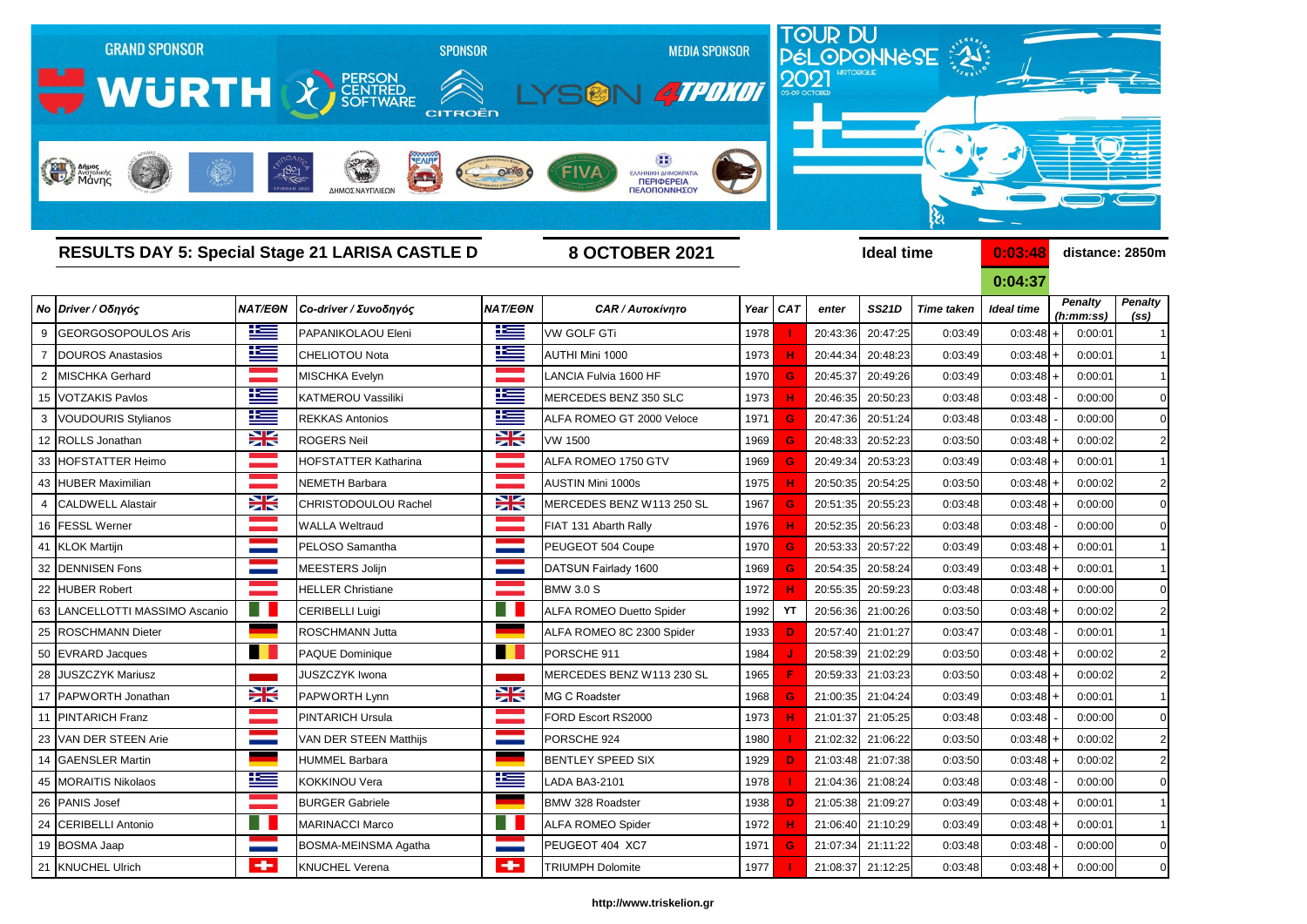

**0:04:37** *Penalty (ss) Penalty (h:mm:ss)*

|    |                                  |                |                               |                |                                   |      |            |          |                   |                   | 0.VT.VI           |                             |                                     |
|----|----------------------------------|----------------|-------------------------------|----------------|-----------------------------------|------|------------|----------|-------------------|-------------------|-------------------|-----------------------------|-------------------------------------|
|    | Νο Driver / Οδηγός               | <b>NAT/EON</b> | Co-driver / Συνοδηγός         | <b>NAT/EON</b> | <b>CAR / Αυτοκίνητο</b>           | Year | <b>CAT</b> | enter    | <b>SS21D</b>      | <b>Time taken</b> | <b>Ideal time</b> | <b>Penalty</b><br>(h:mm:ss) | <b>Penalty</b><br>(s <sub>s</sub> ) |
|    | 34 OLSZEWSKI Jerzy               |                | <b>SCHELFHOUT Lieve</b>       | . .            | MERCEDES BENZ W113 280 SL         | 1969 | G          | 21:09:46 | 21:13:36          | 0:03:50           | $0:03:48$ +       | 0:00:02                     | 2                                   |
|    | 58 BEECHENER Richard             | X              | <b>BEECHENER Anja</b>         | X              | MERCEDES BENZ W113 230 SL         | 1964 |            | 21:10:42 | 21:14:31          | 0:03:49           | $0:03:48$ +       | 0:00:01                     |                                     |
|    | ARVANITIS Nikolaos*              | 坚              | CHARALAMPAKI Ioanna*          | <u>resp</u>    | AUSTIN Healey 100/4 BN2           | 1956 |            | 21:11:30 | 21:15:17          | 0:03:47           | 0:03:48           | 0:00:01                     |                                     |
|    | 36 MLCOCH Hansi                  |                | <b>STEIDLER Burgi</b>         |                | ALFA ROMEO Junior Sport Zagato    | 1970 | G          | 21:12:48 | 21:16:37          | 0:03:49           | $0:03:48$ +       | 0:00:01                     |                                     |
|    | 48 WOLHFART Volker               |                | <b>LAUTON Karin</b>           | TI.            | PORSCHE 911 SC                    | 1980 |            | 21:13:40 | 21:17:29          | 0:03:49           | $0:03:48$ +       | 0:00:01                     |                                     |
|    | 47 STEFOU Alexandros             | <u>iks </u>    | ZACHAROPOULOS Nikolaos        | 些              | NISSAN A10 Violet                 | 1980 |            | 21:14:41 | 21:18:32          | 0:03:51           | $0:03:48$ +       | 0:00:03                     |                                     |
|    | 35   MOSCICKI Artur              |                | MOSCICKI Adrian               |                | MERCEDES BENZ W113 280 SL         | 1969 | G          | 21:15:35 | 21:19:24          | 0:03:49           | $0:03:48$ +       | 0:00:01                     |                                     |
|    | 27   LUZI Lucio                  |                | <b>MAMBRETTI Anna</b>         | - 1            | JAGUAR XK120 OTS                  | 1951 |            | 21:16:38 | 21:20:27          | 0:03:49           | $0:03:48$ +       | 0:00:01                     |                                     |
|    | 51 ZACHOPOULOU-ANTONATOU Christi |                | ZACHOPOULOU Miranda           | <u>iss</u>     | LANCIA Fulvia Coupe 1,3s          | 1973 |            | 21:17:40 | 21:21:29          | 0:03:49           | $0:03:48$ +       | 0:00:01                     |                                     |
|    | 18 KOPER Maarten                 |                | <b>KOPER Saskia</b>           |                | PORSCHE 944 Turbo                 | 1985 |            | 21:18:36 | 21:22:25          | 0:03:49           | $0:03:48$ +       | 0:00:01                     |                                     |
|    | 31   DELL"AGNELLO Marco          |                | DELL"AGNELLO Andrea           | - 8            | ALFA ROMEO Spider Junior          | 1969 | G          | 21:19:37 | 21:23:36          | 0:03:59           | $0:03:48$ +       | 0:00:11                     | 11                                  |
|    | 55 FILIPOWICZ Tomasz             |                | RODEK Joanna Lidia            |                | MERCEDES BENZ W121 190 SL         | 1959 |            | 21:20:37 | 21:24:25          | 0:03:48           | 0:03:48           | 0:00:00                     |                                     |
| 61 | <b>ADRIAENS</b> Serge            |                | <b>BELMANS Danielle</b>       | . .            | PORSCHE 911                       | 1989 | <b>YT</b>  | 21:21:33 | 21:25:27          | 0:03:54           | $0:03:48$ +       | 0:00:06                     |                                     |
|    | 39 KEMPE Jim                     |                | <b>KEMPE Hennie</b>           |                | <b>ALFA ROMEO GIULIA</b>          | 1971 | G          | 21:22:31 | 21:26:21          | 0:03:50           | $0:03:48$ +       | 0:00:02                     |                                     |
|    | 52   LAGIOS Miltiades            | <u> معاذ</u>   | <b>KOUTSIS Ioannis</b>        | <u> معاذ</u>   | MERCEDES BENZ W191/170 DS         | 1953 |            | 21:23:33 | 21:27:21          | 0:03:48           | $0:03:48$ +       | 0:00:00                     |                                     |
|    | 42 STORACE Francesco             | ш              | PAULUCCI BAROUKH Francesca    | H.             | <b>TRIUMPH TR6</b>                | 1974 |            | 21:24:38 | 21:28:28          | 0:03:50           | $0:03:48$ +       | 0:00:02                     |                                     |
|    | 40 BANTZIS Antonios              | <u>ik s</u>    | PAPASOTIRIOU Dimosthenis      | <u>ik s</u>    | LANCIA Beta Montecarlo            | 1976 |            | 21:25:45 | 21:29:35          | 0:03:50           | $0:03:48$ +       | 0:00:02                     |                                     |
|    | 49   OGNEAN Viorel               |                | <b>OGNEAN Levana</b>          |                | <b>TOYOTA Celica Supra</b>        | 1982 |            | 21:26:34 | 21:30:23          | 0:03:49           | $0:03:48$ +       | 0:00:01                     |                                     |
|    | 46 KUIPER Remco                  |                | <b>WANTIA Jordy</b>           |                | DATSUN 180B                       | 1978 |            | 21:27:38 | 21:31:27          | 0:03:49           | $0:03:48$ +       | 0:00:01                     |                                     |
|    | 20 FOWLER David                  | X              | <b>BARNICOAT James</b>        | $\frac{1}{2}$  | <b>TRIUMPH Spitfire MKII</b>      | 1965 |            | 21:28:36 | 21:32:25          | 0:03:49           | $0:03:48$ +       | 0:00:01                     |                                     |
|    | NIETRZEBA Adam                   |                | <b>YSON Tomasz</b>            |                | <b>BUICK Century Custom Wagon</b> | 1976 |            | 21:28:38 | 21:32:29          | 0:03:51           | $0:03:48$ +       | 0:00:03                     |                                     |
|    | 37 MALUSZYNSKA Joanna            |                | DOBANIEWICZ-GRABOWSKA Magdale |                | MERCEDES BENZ W113 280 SL         | 1970 | G          |          | 21:30:41 21:34:30 | 0:03:49           | $0:03:48$ +       | 0:00:01                     | -1                                  |
|    | 62 SATRAZEMI Maria               | <u>ik s</u>    | RALLI Sia                     | 上三             | ALFA ROMEO Spider S4              | 1990 | <b>YT</b>  |          | 21:32:04 21:35:50 | 0:03:46           | 0:03:48           | 0:00:02                     | 2                                   |
|    | 8 BUSH Julian                    | X              | <b>PAPWORTH Simon</b>         | $\frac{1}{2}$  | ALFA ROMEO 1750 Spider            | 1971 | G          |          | 21:32:34 21:36:23 | 0:03:49           | $0:03:48$ +       | 0:00:01                     | -1                                  |
|    | 6 KEIJSER Ton**                  |                | <b>KEIJSER Mariken</b>        |                | <b>MGA Roadster</b>               | 1958 | E          |          |                   |                   | 0:03:48           | 0:03:48                     | <b>300</b>                          |
|    | 5 VAN ZANTEN Edward**            |                | VAN ZANTEN Mirjam             |                | PEUGEOT 504 Coupe                 | 1972 | н          |          |                   |                   | $0:03:48$ -       | 0:03:48                     | <b>300</b>                          |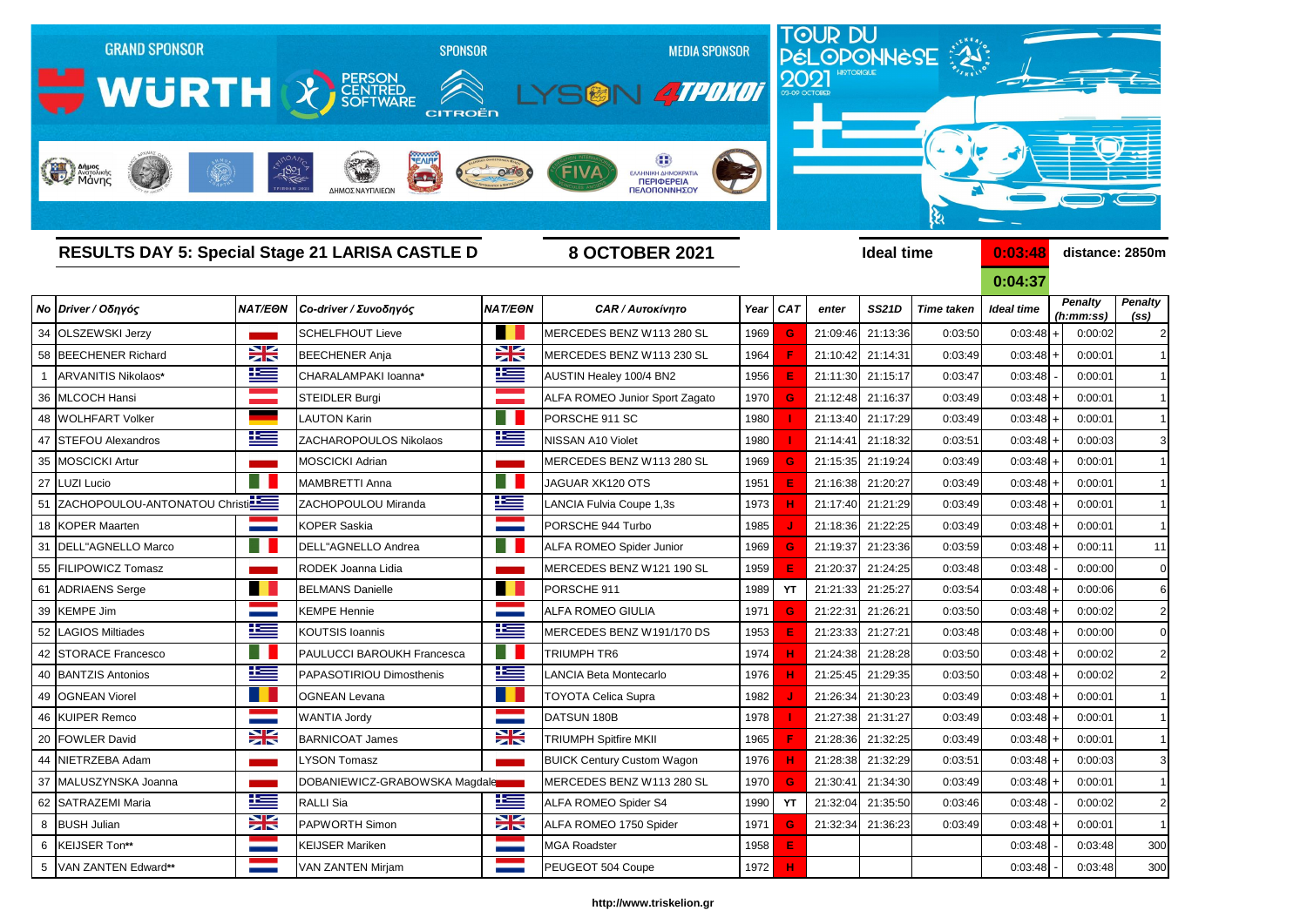

| <b>RESULTS DAY 5: Special Stage 21 LARISA CASTLE D</b> |                           |               |                                 | <b>8 OCTOBER 2021</b>     | <b>Ideal time</b>                  |      |           |          |                   | 0:03:48           | distance: 2850m   |                |                             |                                     |
|--------------------------------------------------------|---------------------------|---------------|---------------------------------|---------------------------|------------------------------------|------|-----------|----------|-------------------|-------------------|-------------------|----------------|-----------------------------|-------------------------------------|
|                                                        |                           |               |                                 |                           |                                    |      |           |          |                   |                   | 0:04:37           |                |                             |                                     |
|                                                        | Νο Driver / Οδηγός        |               | NAT/EON   Co-driver / Συνοδηγός | <b>NAT/EON</b>            | <b>CAR / Αυτοκίνητο</b>            |      | Year CAT  | enter    | <b>SS21D</b>      | <b>Time taken</b> | <b>Ideal time</b> |                | <b>Penalty</b><br>(h:mm:ss) | <b>Penalty</b><br>(s <sub>s</sub> ) |
|                                                        | 29 POSMYK Jordan          |               | <b>PALUCHOWSKI Pawel</b>        |                           | MERCEDES BENZ W113 230 SL          | 1965 |           |          |                   |                   | 0:03:48           |                | 0:03:48                     | 300                                 |
|                                                        | 60 NOBLE John             | X             | <b>NOBLE Jean</b>               | X                         | MERCEDES BENZ 280SL                | 1970 | G         | 21:39:17 | 21:43:55          | 0:04:38           | 0:04:37           | $\overline{1}$ | 0:00:01                     |                                     |
|                                                        | 56 MOTTIRONI Pierluigi    |               | <b>QUINTILIANI Daniela</b>      |                           | <b>ALFA ROMEO Giulia Sprint</b>    | 1962 |           | 21:40:26 | 21:44:58          | 0:04:32           | 0:04:37           |                | 0:00:05                     |                                     |
|                                                        | 57 STIPCICH Pierluigi     |               | <b>TOMBOLINI Alfredo</b>        |                           | <b>ALFA ROMEO Giulia Spider</b>    | 1962 |           | 21:41:20 | 21:45:58          | 0:04:38           | 0:04:37           | $\ddot{}$      | 0:00:01                     |                                     |
|                                                        | 54 GIUSTINI Carlo         |               | <b>MIZINA Svetlana</b>          |                           | <b>ALFA ROMEO Giulietta Spider</b> | 1957 | E.        | 21:42:22 | 21:47:00          | 0:04:38           | 0:04:37           | $\overline{+}$ | 0:00:01                     |                                     |
|                                                        | 38 DUPEN Ella             | X             | CHRISTODOULOU Sophia            | X                         | VW Beetle 1300                     | 1971 | G         |          |                   |                   | 0:04:37           |                | 0:04:37                     | <b>300</b>                          |
|                                                        | 59 SAMARAS Alexandros     | <u>ik s</u>   | <b>SAMARA Alexandra</b>         | 坚                         | ROLLS ROYCE SILVER SHADOW          | 1968 | G         |          |                   |                   | 0:04:37           |                | 0:04:37                     | 300                                 |
|                                                        | 53 KARIOTIS Ioannis       | 些             | <b>KARIOTI Maria</b>            | <u>is –</u>               | <b>DKW 3=6</b>                     | 1960 | E.        |          |                   |                   | 0:04:37           |                | 0:04:37                     | 30 <sub>C</sub>                     |
|                                                        | 64   LOUMIDIS Aris        | <u>is </u>    | LOUMIDI Lena                    | 坚                         | CORD Phaeton                       | 1936 | <b>SV</b> |          |                   |                   | 0:03:48           |                | 0:03:48                     | 30 <sub>C</sub>                     |
|                                                        | 65 SINANOGLOU Athanasios  | <u>iks </u>   | SANTAMOURI Danae-Sake           | <u>is </u>                | PORSCHE 356 B s cabriolet          | 1963 | <b>SV</b> | 21:44:41 | 21:48:30          | 0:03:49           | $0:03:48$ +       |                | 0:00:01                     | -1                                  |
|                                                        | 66   INGLESSIS Ioannis    | 些             | <b>KAMILARI Anna-Maria</b>      | 坚                         | CHEVROLET Corvette C2              | 1965 | <b>SV</b> |          |                   |                   | 0:03:48           |                | 0:03:48                     | <b>300</b>                          |
|                                                        | 81   KASTRINOS Alexandros | 些             | <b>TBA</b>                      | 华                         | <b>PAN KAR BEACH BUGGY</b>         | 1967 | <b>SV</b> |          |                   |                   | 0:03:48           |                | 0:03:48                     | <b>300</b>                          |
|                                                        | 67 CHRYSOSPATHIS Ioannis  | 些             | <b>VELONI Anny</b>              | 坚                         | PORSCHE 911T                       | 1971 | <b>SV</b> |          |                   |                   | 0:03:48           |                | 0:03:48                     | 300                                 |
|                                                        | 68 ARVANITIS Grigoris     | <u>ts </u>    | <b>ARVANITI Foteini</b>         | <u>is –</u>               | LANCIA Fulvia Coupe 1,3s           | 1972 | <b>SV</b> | 21:44:56 | 21:47:56          | 0:03:00           | 0:03:48           |                | 0:00:48                     | 48                                  |
|                                                        | 69 NTZOUMANIS Athanasios  | <u> عدا</u>   | ZACHARIS KONSTANTINOS           | 些                         | LANCIA Fulvia Coupe 1,3s           | 1973 | SV        | 21:47:36 | 21:51:26          | 0:03:50           | $0:03:48$ +       |                | 0:00:02                     |                                     |
|                                                        | 70 KOTTIS Vasileios       | 华             | <b>TBA</b>                      | 华                         | <b>BMW 2002</b>                    | 1974 | <b>SV</b> |          |                   |                   | 0:03:48           |                | 0:03:48                     | 30 <sub>C</sub>                     |
|                                                        | 76 NTOULIAS Andreas       | ŧ             | <b>NTOULIAS Michael</b>         | 些                         | FIAT 124 ABARTH                    | 1974 | <b>SV</b> | 21:54:39 | 21:58:26          | 0:03:47           | 0:03:48           |                | 0:00:01                     |                                     |
|                                                        | 82 DAGRES Athanasios      | 些             | <b>DAGRES Georgios</b>          | 坚                         | MERCEDES BENZ 220                  | 1974 | <b>SV</b> | 21:54:03 | 21:57:58          | 0:03:55           | $0:03:48$ +       |                | 0:00:07                     |                                     |
|                                                        | 71 NIKOLOPOULOU Eleni     | <u> 12 = </u> | <b>GEORGILIS Kostis</b>         | 些                         | <b>VW 1300</b>                     | 1976 | SV        | 21:46:48 | 21:50:56          | 0:04:08           | $0:03:48$ +       |                | 0:00:20                     | 20                                  |
|                                                        | 72 MATSOUKIS Petros       | Ñ             | <b>MALIAKI Maria</b>            | Ŧ<br><u> Andrew Maria</u> | MERCEDES BENZ W123 Coupe           |      | $1978$ SV |          |                   |                   | 0:03:48           |                | 0:03:48                     | 300                                 |
|                                                        | 73 KONTOGIORGIS Spyridon  | <u>is </u>    | <b>ANDRIOTIS Konstantinos</b>   | <u>ik a</u>               | FIAT X1/9                          | 1980 | SV        | 21:48:47 | 21:52:36          | 0:03:49           | $0:03:48$ +       |                | 0:00:01                     |                                     |
|                                                        | 74 DESYLAS Spyros         | <u>iks</u>    | <b>DESYLA Aikaterini</b>        | <u>ik –</u>               | PORSCHE 911T                       | 1980 | <b>SV</b> |          |                   |                   | 0:03:48           |                | 0:03:48                     | <b>300</b>                          |
|                                                        | 75 MERTINOS Akis          | <u>is </u>    | <b>KYPRAIOS Gerasimos</b>       | <u>is </u>                | <b>FORD Fiesta MK1</b>             | 1981 | SV        | 21:49:36 | 21:53:27          | 0:03:51           | $0:03:48$ +       |                | 0:00:03                     | 3                                   |
|                                                        | 79 KONSTANTAKOS Georgios  | <u>is </u>    | <b>VICKY Zoe</b>                | 华                         | <b>MATRA MURENA</b>                | 1981 | SV        | 21:52:37 | 21:56:26          | 0:03:49           | $0:03:48$ +       |                | 0:00:01                     | -1                                  |
|                                                        | 77   PALAIOLOGOS Ioannis  | <u>is </u>    | <b>STRANTZALI Maria</b>         | <u>is</u>                 | <b>LOTUS Excel</b>                 | 1984 | SV        |          | 21:50:35 21:54:24 | 0:03:49           | $0:03:48$ +       |                | 0:00:01                     | -1                                  |
|                                                        | 78 ZAFIRAKIS Ioannis      | <u>ks</u>     | PATELIDA Kaliopi                | 上三                        | TOYOTA Celica-Supra                | 1984 | SV        |          | 21:51:34 21:55:23 | 0:03:49           | $0:03:48$ +       |                | 0:00:01                     | -1                                  |